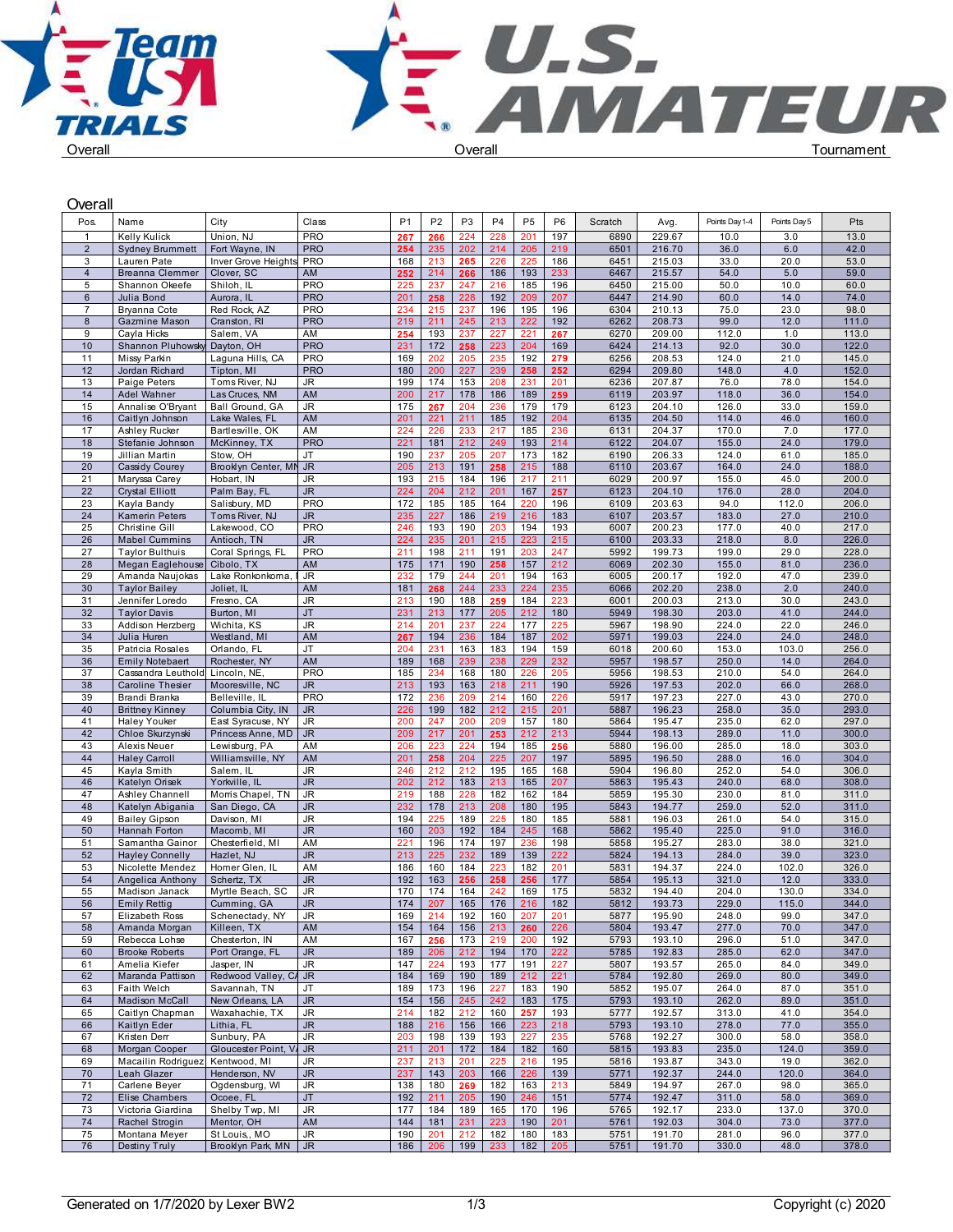



## Overall (Next 1)

| Pos.       | Name                                     | City                                | Class           | P <sub>1</sub> | P <sub>2</sub> | P <sub>3</sub> | P <sub>4</sub> | P <sub>5</sub> | P <sub>6</sub> | Scratch      | Avg.             | Points Day 1-4 | Points Day 5   | Pts            |
|------------|------------------------------------------|-------------------------------------|-----------------|----------------|----------------|----------------|----------------|----------------|----------------|--------------|------------------|----------------|----------------|----------------|
| 77         | Cassidy Ray                              | Herrin, IL                          | JR              | 181            | 179            | 238            | 172            | 244            | 195            | 5714         | 190.47           | 331.0          | 49.0           | 380.0          |
| 78         | Melanie Katen                            | San Jose, CA                        | <b>JR</b>       | 188            | 180            | 181            | 196            | 203            | 180            | 5745         | 191.50           | 274.0          | 107.0          | 381.0          |
| 79         | Rachael Berg                             | Surprise, AZ                        | JR              | 199            | 236            | 252            | 158            | 253            | 214            | 5778         | 192.60           | 375.0          | 9.0            | 384.0          |
| 80         | <b>Britaney Myers</b>                    | Mechanicville, NY                   | <b>JR</b>       | 183            | 200            | 196            | 226            | 234            | 190            | 5755         | 191.83           | 348.0          | 36.0           | 384.0          |
| 81<br>82   | Lara Kurt<br>Kailee Tubbs                | Leland, NC<br>Flint, MI             | JR<br>AM        | 146<br>151     | 211<br>214     | 199<br>166     | 192<br>200     | 191<br>190     | 213<br>210     | 5727<br>5714 | 190.90<br>190.47 | 296.0<br>287.0 | 91.0<br>104.0  | 387.0<br>391.0 |
| 83         | Megan Hess                               | Granger, IA                         | JR              | 200            | 213            | 168            | 242            | 187            | 199            | 5715         | 190.50           | 345.0          | 49.0           | 394.0          |
| 84         | Olivia Komorowski                        | Oshkosh, WI                         | <b>JR</b>       | 224            | 163            | 199            | 179            | 180            | 179            | 5716         | 190.53           | 286.0          | 111.0          | 397.0          |
| 85         | Jenna Williams                           | Homosassa, FL                       | JR              | 224            | 172            | 213            | 191            | 209            | 181            | 5703         | 190.10           | 344.0          | 64.0           | 408.0          |
| 86         | Katie Robb                               | Swedesboro, NJ                      | <b>JR</b>       | 178            | 188            | 189            | 164            | 224            | 179            | 5692         | 189.73           | 299.0          | 112.0          | 411.0          |
| 87         | Sarah Gill                               | Attleboro, MA                       | JR              | 168            | 180            | 159            | 245            | 155            | 211            | 5696         | 189.87           | 301.0          | 116.0          | 417.0          |
| 88         | Ranelle Ulanday                          | Union, KY                           | <b>JR</b>       | 204            | 209            | 203            | 195            | 212            | 213            | 5623         | 187.43           | 383.0          | 34.0           | 417.0          |
| 89         | Megan Kolberg                            | Sycamore, IL                        | JR              | 179            | 155            | 218            | 212            | 214            | 181            | 5657         | 188.57           | 344.0          | 84.0           | 428.0          |
| 90<br>91   | Morgan Gitlitz<br><b>Brigitte Jacobs</b> | Freehold, NJ<br>Rockford, IL        | <b>JR</b><br>AM | 195<br>199     | 225<br>179     | 223<br>217     | 177<br>200     | 175<br>195     | 177<br>252     | 5659<br>5652 | 188.63<br>188.40 | 358.0<br>403.0 | 71.0<br>32.0   | 429.0<br>435.0 |
| 92         | <b>Madison Bailey</b>                    | Rocklin, CA                         | JR              | 182            | 187            | 159            | 200            | 177            | 192            | 5644         | 188.13           | 313.0          | 126.0          | 439.0          |
| 93         | Karina Capron                            | Fremont, NE                         | JR              | 197            | 165            | 156            | 173            | 223            | 177            | 5632         | 187.73           | 308.0          | 133.0          | 441.0          |
| 94         | <b>Brianna Rogers</b>                    | Florence, SC                        | <b>JR</b>       | 140            | 184            | 191            | 217            | 156            | 190            | 5615         | 187.17           | 303.0          | 139.0          | 442.0          |
| 95         | Shannon Grimm                            | Fenton, MO                          | AM              | 199            | 210            | 184            | 182            | 215            | 205            | 5654         | 188.47           | 385.0          | 58.0           | 443.0          |
| 96         | Katelyn Dickerson                        | Painesville, OH                     | AM              | 170            | 155            | 195            | 166            | 235            | 205            | 5642         | 188.07           | 342.0          | 108.0          | 450.0          |
| 97         | Hana Roers                               | Maple Grove, MN                     | JR              | 179            | 181            | 161            | 192            | 191            | 213            | 5642         | 188.07           | 333.0          | 118.0          | 451.0          |
| 98<br>99   | Arianna Campbell<br>Saralyne Nassberg    | Coos Bay, OR<br>Modesto, CA         | AM<br>JR        | 187<br>205     | 259<br>228     | 144<br>183     | 170<br>231     | 201<br>144     | 211<br>171     | 5624<br>5600 | 187.47<br>186.67 | 381.0<br>373.0 | 71.0<br>83.0   | 452.0<br>456.0 |
| 100        | Abigail Goldsberry                       | Bettendorf, IA                      | AM              | 221            | 156            | 187            | 187            | 179            | 184            | 5588         | 186.27           | 350.0          | 120.0          | 470.0          |
| 101        | Cara Stasel                              | Bonaire, GA                         | AM              | 192            | 206            | 158            | 202            | 194            | 191            | 5592         | 186.40           | 373.0          | 99.0           | 472.0          |
| 102        | Sarah Voiers                             | Valparaiso, IN                      | AM              | 178            | 178            | 208            | 226            | 193            | 202            | 5585         | 186.17           | 412.0          | 67.0           | 479.0          |
| 103        | Kassidy Landwehr                         | Summerville, SC                     | JR              | 223            | 176            | 178            | 196            | 187            | 210            | 5598         | 186.60           | 408.0          | 73.0           | 481.0          |
| 104        | Amelia Vasquez                           | New Orleans, LA                     | <b>JR</b>       | 179            | 205            | 179            | 153            | 188            | 177            | 5579         | 185.97           | 352.0          | 137.0          | 489.0          |
| 105        | <b>Brittany Schwartz</b>                 | Oshkosh, WI                         | JR              | 195            | 220            | 196            | 171            | 172            | 192            | 5567         | 185.57           | 399.0          | 97.0           | 496.0          |
| 106<br>107 | Emma Owens                               | Louisville, KY                      | <b>JR</b><br>JR | 224<br>151     | 157<br>182     | 225<br>158     | 188<br>169     | 171<br>236     | 151<br>225     | 5506<br>5572 | 183.53<br>185.73 | 382.0<br>389.0 | 119.0<br>114.0 | 501.0<br>503.0 |
| 108        | Saige Yamada<br>Lauren Tomaszewsk        | Kaneohe, HI<br>Wylie, TX            | JR.             | 171            | 179            | 175            | 259            | 225            | 159            | 5532         | 184.40           | 427.0          | 76.0           | 503.0          |
| 109        | Colby Jones                              | Virginia Beach, VA                  | JR.             | 177            | 204            | 223            | 179            | 189            | 153            | 5496         | 183.20           | 394.0          | 110.0          | 504.0          |
| 110        | Kasey Eaton                              | Wyoming, MI                         | AM              | 245            | 234            | 169            | 181            | 164            | 224            | 5528         | 184.27           | 466.0          | 43.0           | 509.0          |
| 111        | Angelique Dalesano                       | Rolling Meadows, IL                 | I JT            | 213            | 165            | 190            | 189            | 173            | 184            | 5527         | 184.23           | 390.0          | 120.0          | 510.0          |
| 112        | Julianna Spina                           | East Islip, NY                      | <b>JR</b>       | 202            | 182            | 200            | 156            | 208            | 207            | 5476         | 182.53           | 422.0          | 89.0           | 511.0          |
| 113        | Brianna MacLeod                          | Brick, NJ                           | AM              | 197            | 193            | 175            | 188            | 148            | 147            | 5464         | 182.13           | 366.0          | 145.0          | 511.0          |
| 114        | Lauren Snipes                            | Lake City, FL                       | AM<br>JR        | 194<br>176     | 181            | 223<br>214     | 265            | 179            | 247            | 5532         | 184.40           | 498.0<br>429.0 | 17.0           | 515.0          |
| 115<br>116 | Yarelis Alvarez<br>Averi Brown           | Rio Rancho, NM<br>Columbus, OH      | <b>JR</b>       | 157            | 197<br>156     | 186            | 183<br>199     | 198<br>216     | 190<br>179     | 5509<br>5539 | 183.63<br>184.63 | 388.0          | 87.0<br>131.0  | 516.0<br>519.0 |
| 117        | Hope Gramly                              | Aubrey, TX                          | JR              | 173            | 233            | 196            | 152            | 208            | 178            | 5515         | 183.83           | 422.0          | 101.0          | 523.0          |
| 118        | Sydney Urben                             | Dorr, MI                            | <b>JR</b>       | 203            | 224            | 201            | 211            | 181            | 170            | 5522         | 184.07           | 463.0          | 64.0           | 527.0          |
| 119        | Rachel Hirst                             | Bear, DE                            | AM              | 158            | 170            | 223            | 188            | 182            | 175            | 5565         | 185.50           | 402.0          | 128.0          | 530.0          |
| 120        | Brooklyn Boudreau                        | Snohomish, WA                       | <b>JR</b>       | 169            | 190            | 225            | 183            | 224            | 168            | 5492         | 183.07           | 447.0          | 84.0           | 531.0          |
| 121        | Morgan Nunn                              | Okla City, OK                       | JR              | 176            | 192            | 156            | 174            | 182            | 217            | 5440         | 181.33           | 408.0          | 126.0          | 534.0          |
| 122        | <b>Lyndsay Ennis</b>                     | Conway, SC                          | JR              | 190            | 171            | 162            | 150            | 145            | 215            | 5446         | 181.53           | 385.0          | 150.0          | 535.0          |
| 123<br>124 | Kara Beissel<br>Peyton Attig             | Ormond Beach, FL<br>Oak Lawn, IL    | JR.<br>AM       | 182<br>225     | 254<br>175     | 166<br>203     | 180<br>171     | 169<br>212     | 224<br>210     | 5497<br>5419 | 183.23<br>180.63 | 474.0<br>490.0 | 69.0<br>57.0   | 543.0<br>547.0 |
| 125        | <b>Britney Brown</b>                     | Chicago, IL                         | AM              | 211            | 126            | 172            | 182            | 212            | 215            | 5490         | 183.00           | 442.0          | 116.0          | 558.0          |
| 126        | Kailee Channell                          | Morris Chapel, TN                   | <b>JR</b>       | 174            | 247            | 169            | 171            | 150            | 181            | 5447         | 181.57           | 427.0          | 132.0          | 559.0          |
| 127        | April McDonnell                          | North Las Vegas, NV JR              |                 | 152            | 193            | 184            | 211            | 188            | 160            | 5486         | 182.87           | 425.0          | 135.0          | 560.0          |
| 128        | McKenna Collier                          | Brick, NJ                           | JR              | 198            | 179            | 182            | 160            | 244            | 188            | 5462         | 182.07           | 471.0          | 93.0           | 564.0          |
| 129        | Emma Stull                               | Raleigh, NC                         | JR              | 203            | 195            | 170            | 210            | 199            | 193            | 5439         | 181.30           | 491.0          | 73.0           | 564.0          |
| 130        | Katelyn Jones                            | Orlando, FL                         | <b>JR</b>       | 237            | 158            | 170            | 172            | 235            | 178            | 5481         | 182.70           | 473.0          | 94.0           | 567.0          |
| 131<br>132 | Emma Grace Docke<br>Kaylee Hitt          | Kent, OH<br>Coldspring, KY          | AM<br><b>JR</b> | 163<br>204     | 213<br>180     | 195<br>202     | 172<br>180     | 210<br>176     | 213<br>187     | 5390<br>5430 | 179.67<br>181.00 | 491.0<br>468.0 | 78.0<br>105.0  | 569.0<br>573.0 |
| 133        | <b>Kelley Williams</b>                   | Ladson, SC                          | JR              | 206            | 218            | 174            | 181            | 201            | 225            | 5401         | 180.03           | 525.0          | 53.0           | 578.0          |
| 134        | Breanna Elkin                            | Louisville, KY                      | <b>JR</b>       | 184            | 162            | 207            | 182            | 123            | 210            | 5398         | 179.93           | 442.0          | 140.0          | 582.0          |
| 135        | Rina Sabo                                | Bennett, CO                         | <b>PRO</b>      | 157            | 176            | 223            | 156            | 230            | 170            | 5444         | 181.47           | 462.0          | 123.0          | 585.0          |
| 136        | Elizabeth Drescher                       | Fort Worth, TX                      | JR.             | 170            | 174            | 168            | 211            | 170            | 172            | 5423         | 180.77           | 448.0          | 141.0          | 589.0          |
| 137        | Michaela Clardy                          | Little River, SC                    | JR              | 176            | 191            | 206            | 189            | 212            | 152            | 5422         | 180.73           | 482.0          | 108.0          | 590.0          |
| 138        | Skylar Smith                             | New Milford, CT                     | JR.             | 192            | 143            | 211            | 174            | 130            | 171            | 5380         | 179.33           | 438.0          | 155.0          | 593.0          |
| 139<br>140 | Veronica Petrinec<br>Jenna Hedgepath     | New Orleans, LA<br>Murfreesboro, TN | JR<br><b>JR</b> | 146<br>164     | 141<br>190     | 205<br>185     | 162<br>176     | 233<br>158     | 162<br>149     | 5294<br>5347 | 176.47<br>178.23 | 452.0<br>462.0 | 143.0<br>154.0 | 595.0<br>616.0 |
| 141        | Sarah Florence                           | Hammonton, NJ                       | JR              | 132            | 146            | 256            | 208            | 205            | 182            | 5263         | 175.43           | 512.0          | 105.0          | 617.0          |
| 142        | Savanna Razor                            | Columbia, SC                        | JR.             | $\overline{1}$ |                |                |                |                |                | 4271         | 170.84           | 455.0          | 163.0          | 618.0          |
| 143        | Laura Branch                             | Brockport, NY                       | AM              | $\overline{1}$ |                |                |                |                |                | 3281         | 164.05           | 460.0          | 163.0          | 623.0          |
| 144        | Bryanna Leyen                            | Perry Hall, RI                      | AM              | 148            | 211            | 193            | 211            | 163            | 165            | 5372         | 179.07           | 493.0          | 133.0          | 626.0          |
| 145        | Madalyn Harden                           | Canton, MI                          | JR              | 144            | 168            | 208            | 180            | 226            | 162            | 5222         | 174.07           | 492.0          | 135.0          | 627.0          |
| 146        | Linda Himes                              | Texarkana, AR                       | <b>JR</b>       | 180            | 141            | 192            | 235            | 178            | 177            | 5317         | 177.23           | 507.0          | 125.0          | 632.0          |
| 147        | Kathryn Bowman                           | Peru, NY                            | JR              | 132            | 147            | 151            | 177            | 169            | 183            | 5209         | 173.63           | 474.0          | 162.0          | 636.0          |
| 148<br>149 | Chloe Sromovski<br>Mikhela Bakle         | Wilkes-Barre, PA<br>Warrensburg, MO | <b>JR</b><br>AM | 163<br>190     | 178<br>158     | 192<br>141     | 212<br>184     | 134<br>204     | 157<br>156     | 5286<br>5249 | 176.20<br>174.97 | 493.0<br>497.0 | 148.0<br>150.0 | 641.0<br>647.0 |
| 150        | <b>Tacey Ballen</b>                      | Ashland, KY                         | <b>JR</b>       | 152            | 138            | 182            | 199            | 185            | 182            | 5278         | 175.93           | 501.0          | 147.0          | 648.0          |
| 151        | Alexis Buchert                           | San Antonio, TX                     | JR              | 164            | 169            | 167            | 187            | 158            | 173            | 5234         | 174.47           | 495.0          | 157.0          | 652.0          |
| 152        | Stefanny Toala                           | Tucson, AZ                          | <b>JR</b>       | 174            | 166            | 188            | 172            | 172            | 152            | 5249         | 174.97           | 524.0          | 153.0          | 677.0          |
| 153        | Evan Smith                               | Seattle, WA                         | JR              | 195            | 164            | 184            | 155            | 162            | 189            | 5224         | 174.13           | 537.0          | 143.0          | 680.0          |
| 154        | Katharina Mente                          | Keller, TX                          | <b>JR</b>       | 201            | 191            | 177            | 186            | 192            | 202            | 5208         | 173.60           | 585.0          | 95.0           | 680.0          |